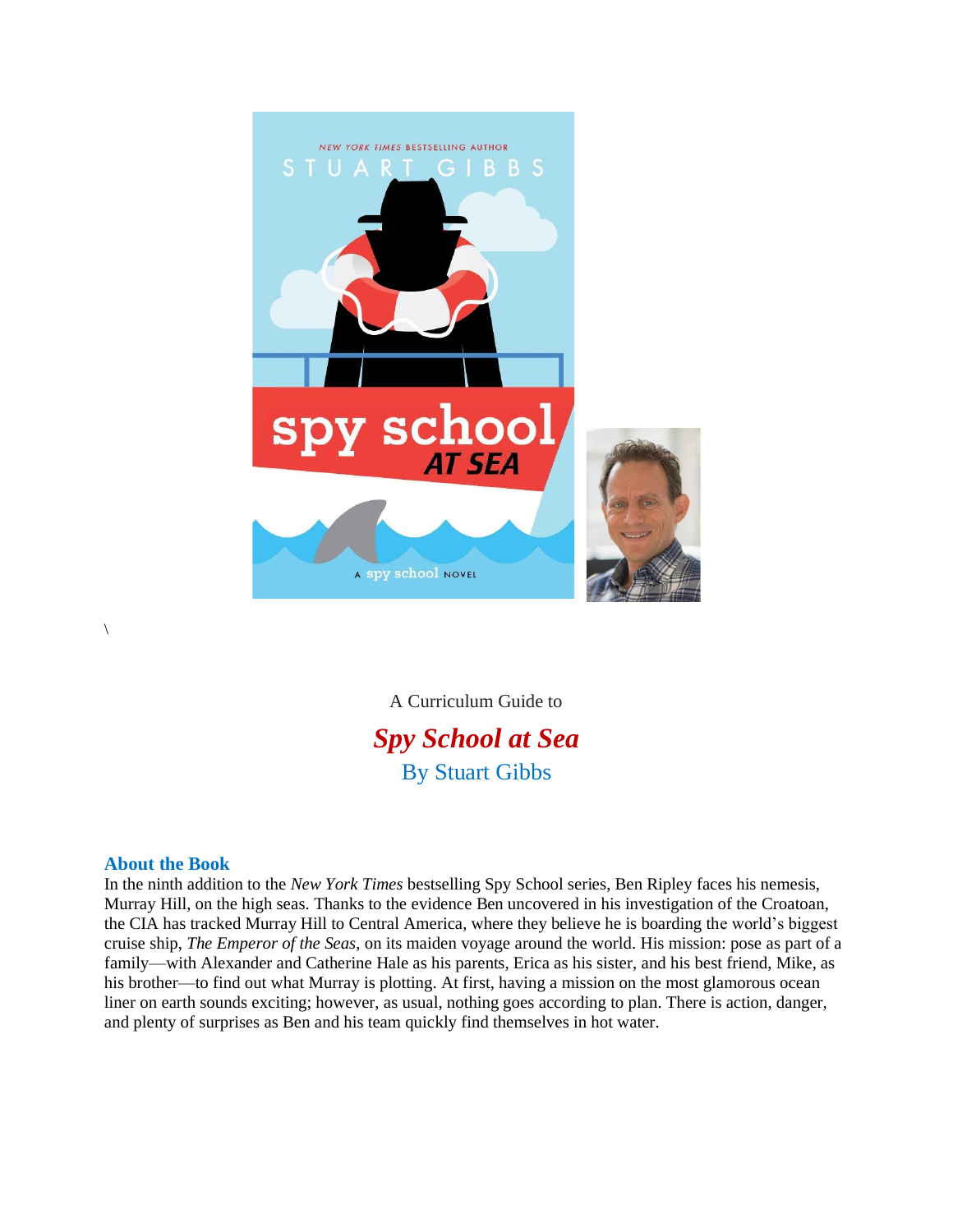## **Discussion Questions**

The following questions may be utilized throughout the study of *Spy School at Sea* as reflective writing prompts, or they can be used as targeted questions for class discussion and reflection. The discussion questions and activities particularly address the following English Language Arts Common Core State Standards: (R.L. 4.1-3, 7, 9) (R.L. 5.1, 2, 3, 4, 7, 9) (S.L. 6.1-3) (W.4-6.4)

1. Though the Croatoan was defeated, the latest classified document reveals that Murray Hill is once again up to his nefarious ways. Despite his blunders, what makes Murray someone to be taken very seriously?

2. In *Spy School at Sea*, Ben and his team are assigned to Operation Deadly Manatee aboard the *Emperor of the Seas* cruise ship. Are there ways in which this mission is more challenging than their earlier assignments? If so, what might those be?

3. The CIA Deputy Director of Operations tells Ben's principal that the "'Director has been very impressed with the performance of these agents-in-training." Though he is seemingly pleased, can you think of reasons why the principal may not be particularly excited by this praise? Why has the principal's relationship with Ben and his peers been such a tumultuous one?

4. CIA Deputy Director Indira Kapoor offers, "'You have all handled yourselves capably and acted with ingenuity and skill, which is obviously a testament to the education you have received at this institution.'" Why does seeing her principal take credit for the successes of their team upset Erica so?

5. After learning that their mission will be carried out on *The Emperor of the Seas*, Mike exclaims, "'Awesome! It's supposed to be the most amazing ship ever built! There's a bunch of swimming pools and miniature golf and a ropes course and a rock wall and a water park!'" Why does Deputy Kapoor seem irritated by Mike's enthusiasm for this mission? Is Mike's approach to remind Deputy Kapoor that they should look like "normal tourists" a wise one? Explain your answer.

6. Catherine addresses Ben, Mike, and Erica, saying, "'I know that you children have served your country well and faced considerable danger on several other missions. But you're still . . . well, children.'" What do you think of Catherine's argument? Do you think the CIA is taking advantage of these young agents? If so, in what ways?

7. Deputy Kapoor tells Ben, "'Agent Ripley, you probably understand Murray Hill better than anyone else at this agency.'" Do you think his previous experiences facing Murray Hill give Ben an advantage? Explain your answer.

8. Zoe tells the group, "'This stinks. Why aren't they sending me on this mission, too? I've been a student here way longer than Mike has. And I contributed just as much to our missions as Mike did in Mexico and London.'" In what ways is Zoe's work as a junior agent at DADD keeping her from being assigned to assist?

9. Though Ben would typically be delighted to get to spend a great deal of time with Erica on a mission, he is fearful that this one will be a disaster because of what was revealed to her sister, Trixie. Is his reaction and fear warranted? How do you predict Erica will react when she learns the truth?

10. Readers discover that Erica is "extremely protective of Trixie," so much so that she doesn't reveal to Ben that she has a sister. Why would the Hale family go to such great lengths to keep this secret from one of their own? Do you agree or disagree with their choice?

11. Ben tells Mike, "'Erica is like a human lie detector. She always finds out the truth.'" Consider what you've discovered about Erica from *Spy School at Sea* as well as from earlier missions. Do you believe this to be an accurate description of her?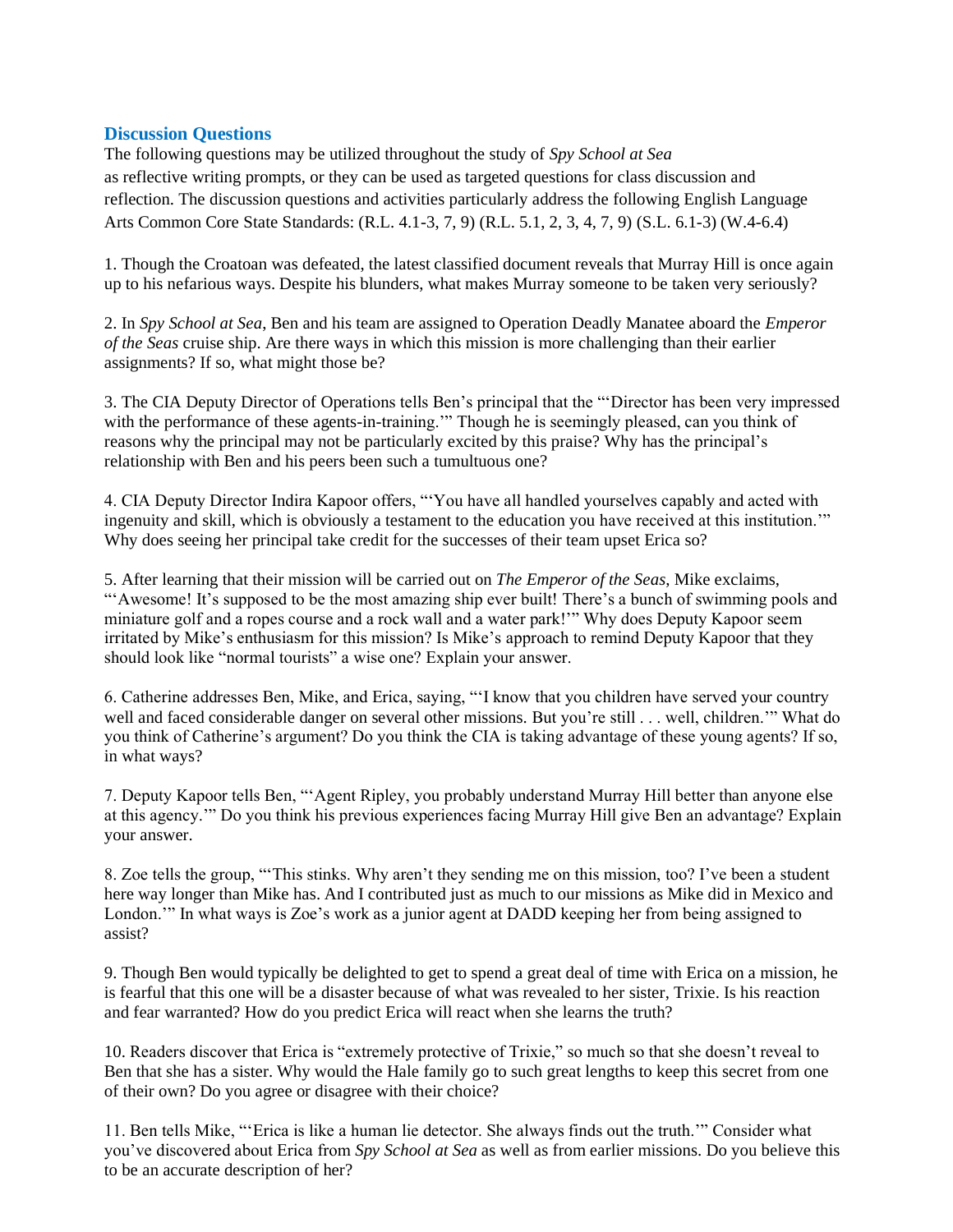12. Ben points out all the ways this assignment could end poorly, reminding Mike of how close they'd come to dying on their last mission to the tropics. Mike replies, "'But we didn't. Not only did we stay alive, but we also saved the day and thwarted the bad guys. Face it, Ben, we're pretty good at this spy thing.'" Compare Ben's and Mike's attitudes toward this new mission. Which of them do you believe has the more appropriate approach and why?

13. Ben had been excited to see Nicaragua, the starting point of the journey; however, he's disappointed by the lack of opportunity due to the cruise ship experience. The passengers are immediately put on tour buses and shuttled to the cruise ship terminal to wait in long lines and are treated like kindergarteners. Have you ever had a similar experience where a trip hasn't gone the way you expected? If so, where was it and what happened?

14. When Ben shares his suspicions that Murray's taken the "cushy route" by staying in expensive accommodations aboard the cruise ship, Catherine tells the group they can't stay in first class because "'espionage may be extremely important, but most operations still have shoestring budgets.'" Do you find this news surprising? Think of all that's involved in a CIA operation like this. What kinds of things need to be paid for?

15. Though Koolnezz, the teen club on board the ship, offers dance parties, arcade games, Ping-Pong, karaoke, and trivia, Ben and his friends have to feign interest in visiting and participating. Why aren't they more excited? Would you enjoy spending time in a place like that?

16. After accidentally trespassing on a well-known drug trafficker's private property, Ben and Mike discover that El Diablo is a complicated, complex individual. What do you learn while reading about El Diablo that supports that statement?

17. Consider Ben's reaction to discovering that Jessica Shang and her mother are owners of *The Emperor of the Seas.* How does Shayla Shang's behavior complicate matters for his relationship with Jessica?

18. After being captured by Murray and Dane, Ben attempts to learn about the evil plans that are underway. Murray, unwilling to share, tells Ben, "'You're the one being devious here, Ben. Very cunning of you. With your mind and my schemes, we would have made a great team.'" What do you think of Murray's statement? Do you believe his assessment of Ben is correct? If so, in what ways?

19. How does almost drowning in the ocean and being saved by Mike help Ben better appreciate his friend? What are some of the specific ways Mike shows his fortitude?

20. What are your earliest impressions of Bjorn Turok? Given what is learned about him throughout the course of the novel, do you believe him to be truly different from his cousin, Dane Brammage? Explain your answers.

21. After discovering that the ship contains stolen national treasures from China, the team realizes that *The Emperor of the Seas* is being used for a number of criminal endeavors. In what ways does learning this complicate their mission?

22. Thinking about the events of *Spy School at Sea* and the Spy School series in general, what's been your favorite mission that Ben and his team have undertaken so far? Explain your answer using examples from the books.

23. After Ben manipulates Murray into believing Zoe reciprocates his feelings to get him to assist them in defusing a bomb he'd set*,* Murray tells Ben, "'You've made it personal. So now, in return for all the trouble you've caused me, I'm going to destroy you, Ben Ripley.'" Do you think Ben has anything to worry about? What do you predict will happen when the two next face off?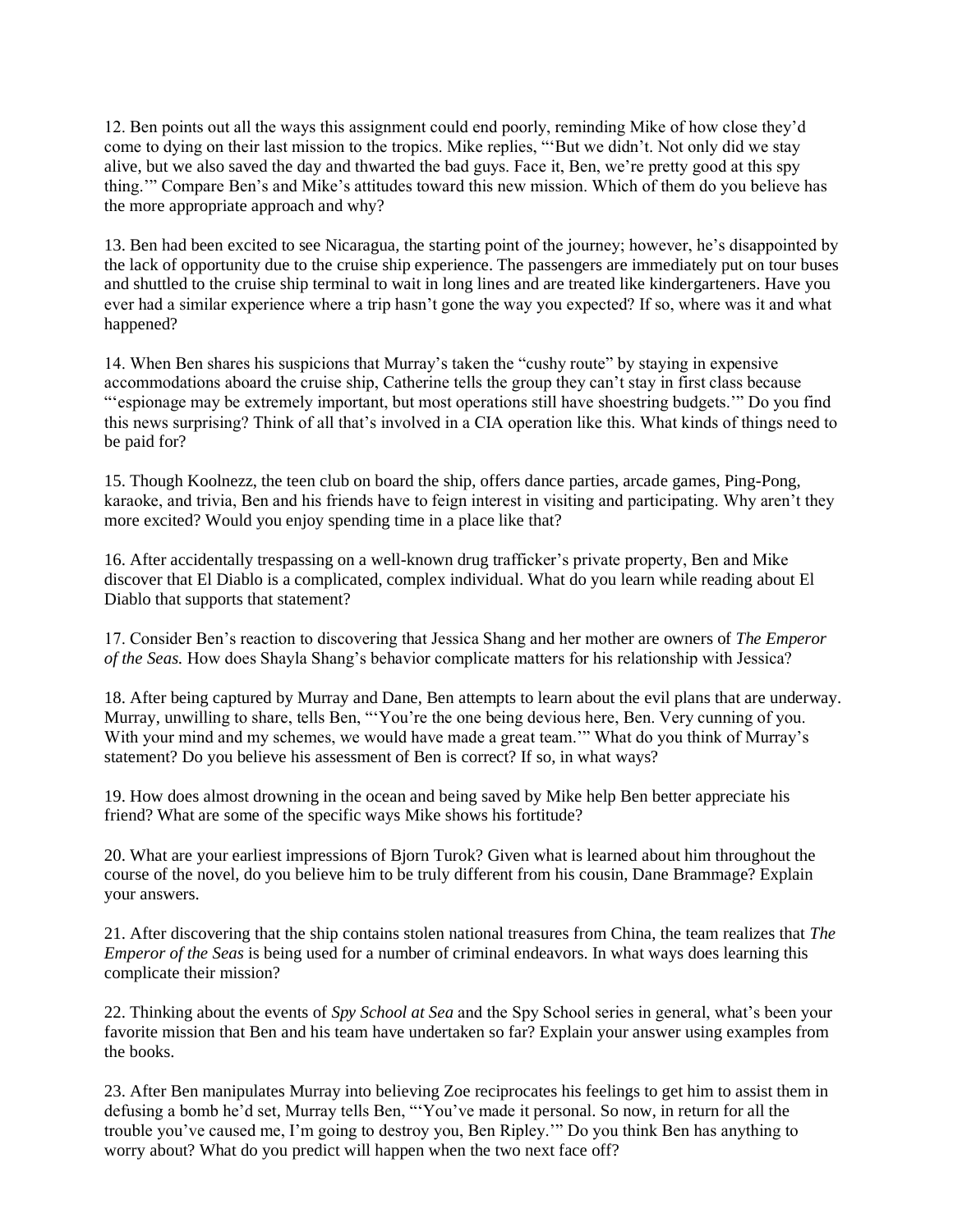## **Extension Activities**

1. In *Spy School at Sea*, readers learn that *The Emperor of the Seas* is run on nuclear power. Working with a partner, learn more about how nuclear power is harnessed and used to run ships and a variety of other things by researching the following:

- o What is nuclear power?
- o How is it created and used?
- o In what ways is it useful as a source of energy?
- o What makes it dangerous?
- o Besides ships, what else uses nuclear power and energy?
- o What are other interesting facts you've uncovered?

After completing your investigation, share your discoveries with others.

2. In *Spy School at Sea*, the grand scale of the fictional *Emperor of the Seas* is considered at length, but what goes into designing and building a real cruise ship? Discover more by first watching "Sail Away! New Technology in Cruise Ship Design" here: [https://www.youtube.com/watch?v=drA7Dc-osCo.](https://www.youtube.com/watch?v=drA7Dc-osCo) After viewing, participate in a group discussion about the ways author Stuart Gibbs's ship is similar to or different from what you learned. Then create a wish list of what you'd want included if you were part of a ship design team.

3. In *Spy School at Sea*, the team discovers that their cruise ship is being used to transport priceless, stolen clay Chinese soldiers from the Terra Cotta Army. Using this article, "Terra Cotta Soldiers on the March" from *Smithsonian Magazine* [\(https://www.smithsonianmag.com/history/terra-cotta-soldiers-on-the-march-](https://www.smithsonianmag.com/history/terra-cotta-soldiers-on-the-march-30942673/)[30942673/\)](https://www.smithsonianmag.com/history/terra-cotta-soldiers-on-the-march-30942673/), learn more about these antiquities. Be sure to discover:

- o Where were these warriors originally found, and by whom?
- o What made this archeological find so important?
- o How many clay statues were uncovered?
- o What do these pits of soldiers help us understand about the leader who commissioned their creations?
- o Why are pieces like this so valuable and vulnerable?

After reading, join a small group for a focused discussion about the article and how it relates to what you learned while reading *Spy School at Sea*.

4. In *Spy School at Sea*, readers learn that the children's education continues onboard *The Emperor of the Seas*. Using library and internet resources, research more about schools on cruise ships, being sure to discover the following:

- o What types of schools at sea exist?
- o What are the age ranges of most students?
- o What are reasons young people go to school on boats or cruise ships?
- o Are there any specific benefits for a young person in doing so?

After completing your research, share the three most interesting things you learned with your peers.

5. After Mike rescues Ben from the ocean, their perilous journey ends in northern Costa Rica where they marvel over witnessing sea turtles coming ashore to lay their eggs. Begin your focused learning by visiting the National Ocean Service's site here: [https://oceanservice.noaa.gov/facts/turtle-hatch.html.](https://oceanservice.noaa.gov/facts/turtle-hatch.html) After building a basic understanding of how sea turtles hatch, use other resources to learn more about sea turtles and their conservation, focusing on the following: